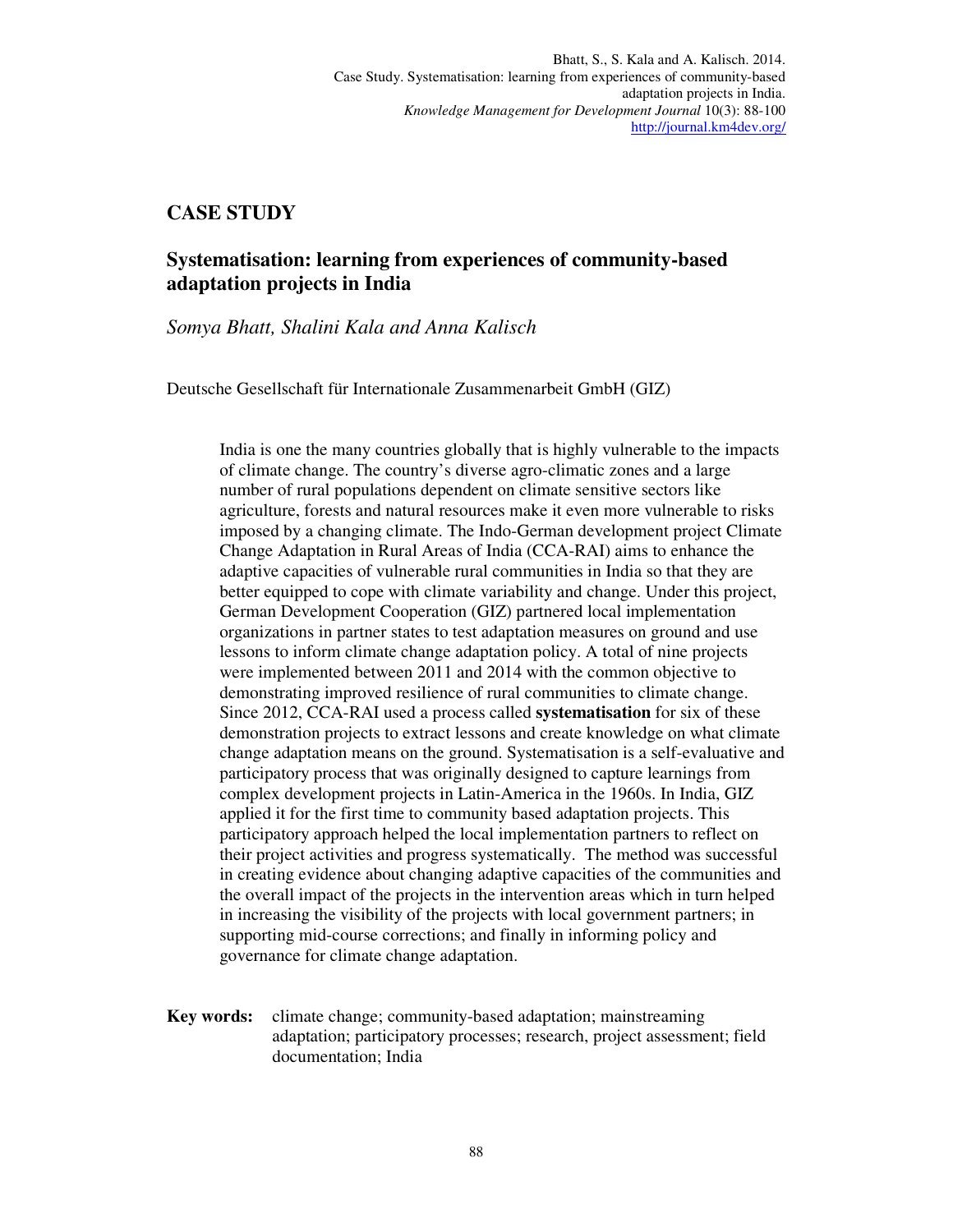### **Climate change adaptation in rural India**

India is one of the many countries which are highly vulnerable to climate change impacts and as a consequence this has led to high level risk exposure to its population in terms of health, food security and sustainable livelihoods. It is ranked no 20 out of 67 countries as per the Maplecroft Global Vulnerability Index.<sup>1</sup>

The Indo-German development project Climate Change Adaptation in Rural Areas of India (CCA-RAI) aims to enhance the adaptive capacities of vulnerable rural communities in India so that they are better equipped to cope with climate variability and change. The project partners are the Indian Ministry of Environment, Forests and Climate Change (MEFCC), the four Indian states of Madhya Pradesh, Rajasthan, Tamil Nadu and West Bengal and German Development Cooperation/Deutsche Gesellschaft für Internationale Zusammenarbeit GmbH (GIZ).

As part of this project, GIZ worked with local implementation partners<sup>2</sup> to test adaptation measures in varied agro-climatic zones in the selected Indian states. The project supported a total of nine such projects covering the most vulnerable eco-regions of the country to demonstrate innovations in adaptation to climate change. These demonstration projects covered diverse agro-ecological regions, ranging from coastal zones in West Bengal and Tamil Nadu, over rain-fed crop production regions in central West Bengal and Madhya Pradesh, to pasture lands in semi-arid Rajasthan. Most of these projects did not implement completely new interventions: in most cases existing measures were tested, slightly modified, set up in a different context and designed in a perspective of adaptation to climate change. The aim of these projects was to showcase what adaptation to climate change means on the ground. The overall objective of supporting the demonstration projects was to identify and mainstream successful adaptation models**.** 

### **Systematisation: supporting innovations in climate change adaptation and extracting critical lessons**

### **Systematisation**

### *What is it?*

Systematisation is a self-evaluative and participatory process that intends to produce new knowledge about a development intervention through analytic reflection and interpretation about what happened in a past time period in the field. It is a method 'that facilitates the description, reflection, analysis and documentation, in a continuous and participative manner, of the processes and results of a development project' (Selener et al. 1996) and can greatly assist in the documentation of field based information. Systematisation had it earliest references in Latin American social work form the 1960s and through the next 4 decades it was continuously used and developed in Latin America in a variety of streams including development facilitation. From 2000 onwards, it started being applied and customised in Asia and Africa though the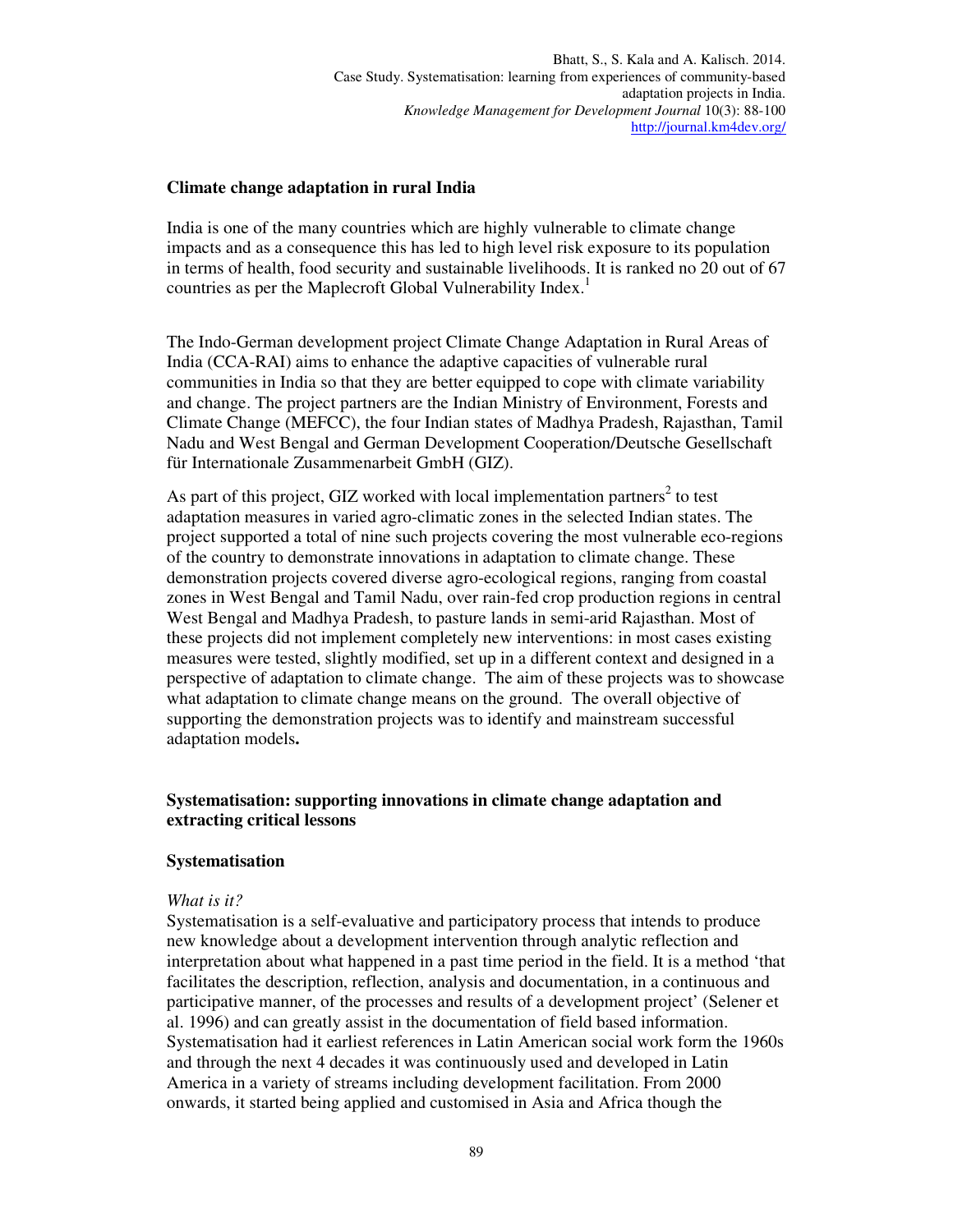outreach is still very limited. It has proven to be very useful for projects/ interventions in fields that are very complex, that can be slow and usually involve different actors and processes, e.g. in the field of natural resource management, adaptation to climate change, since results are often less direct and more uncertain. This is because they require more constant re-evaluation of what is being done and sometimes change of activities in order to achieve the intended objects.

The main objective of systematisation is to create knowledge from a field experience, while the steps through which it is done, e.g. participatory reflection and validation, are objectives in their own right. The approach contributes to capacity building of stakeholders and organisations by involving all relevant implementers from different levels throughout the process, e.g. from field staff to project managers. In the end, systematisation helps to generate lessons learned which will improve the project itself or related interventions. Communication and dissemination of the knowledge produced are crucial parts of systematisation. A systematisation exercise seeks to answer three questions: 1) What was the situation before the project intervention? 2) What is the current situation? 3) What led to change? The stepwise process that is followed is given in the flowchart below:

#### **Stage I:What are we trying to learn & how?**

- **Step 1: Identifying facilitators Step 2: Team Formation Step 3: Selecting key questions Step 4: Training of team**
- **Step 5: Village selection**

**Step 6: Secondary data collection**

#### **Stage II: Strategy, Field visit & Evaluative Documentation**

**Step 7: Team briefing Step 8: Team Meetings & strategy evolution Step 9: Field Visits Step 10: Documentation Step 11: Team Presentation & finalizing findings** 

#### **Stage III: Sharing & Dissemination**

**Step 12: Sharing of findings Step 13: Developing communication products for different audiences**

Source: based on Phartiyal 2006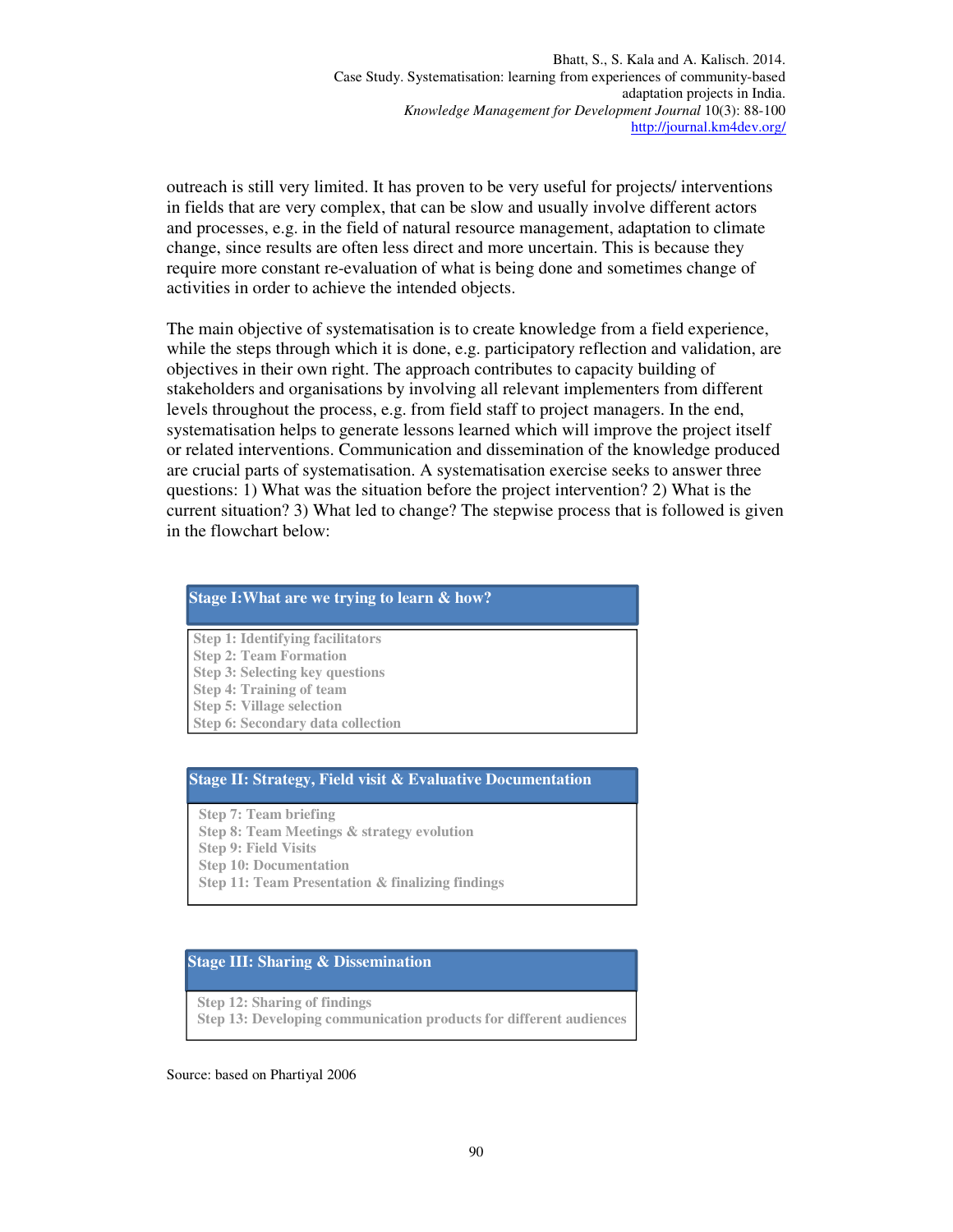### *Why was it considered?*

The aim of using systematisation as an evaluative and documenting tool in CCA-RAI demonstration projects was to extract critical lessons from these demonstration projects with information on additionality, target group, impacts, including economic impacts, costs of the measure and potential areas of replication both to inform policy as well as up-scaling efforts. The idea was also to explore, the use of systematisation as a learning tool for the projects to make mid-course corrections and to document findings for further analysis and reflection on climate-adaptive policies.

Adaptation to climate change is still in its nascent phase in India and there are not many practical examples of tested adaptation measures on ground available. The concept of additionality is also an important aspect of adaptation projects. This concerns the desire that the project is investing in activities that would not have been carried out, were it not for the need to adapt to climate change. There are almost no standards for determining additionality in adaptation, yet it is likely to be a key concept in the on-going development of international financing for adaptation in developing countries. Thus firstly it was important for all CCA-RAI demonstration projects to have information on additionality of successful project interventions. Moreover in order to support up-scaling of tested adaptation measures and inform policy it was imperative to have information on factors like costs of interventions, economic, environmental & social impacts of the interventions and also the social and other factors determining the success or failure of a measure on ground. Therefore systematisation was considered for documenting and authenticating the experiences from CCA-RAI demonstration projects. It was selected as a method for evaluation and documentation in consultation with the project implementers and government partners and was applied for the first time in the field of community based adaptation in India. Systematisation was used in addition to the conventional M&E framework for selected projects. The added advantage of using systematisation in addition to conventional M&E frameworks lies in its participatory nature. M&E frameworks are developed with a perspective on external accountability and provide only a limited scope for stakeholder involvement. Systematisation, on the other hand, provides an opportunity for internal reflection and allows adaptation practitioners to document failures and successes alike.

#### *How was it implemented?*

After systematisation was identified as a potential process for learning from and documenting the experiences from CCA-RAI adaptation projects, an experienced systematisation facilitator, Shalini Kala, was approached. Use of Systematisation for this purpose meant introduction of the methodology to all partners and CCA-RAI staff; and designing a mechanism to facilitate learning of, planning for and application of the methodology. The first set of projects spread over West Bengal, Rajasthan, Tamil Nadu and Madhya Pradesh (listed in Table 1). All these were to participate in systematisation. Following were the main planks of the activity plan designed to introduce and apply systematisation, (also summarised in Figure 1).

**Introduction and guidance**: In November 2011, Shalini introduced the methodology to implementing organisations, government partners, CCA-RAI expert consultants and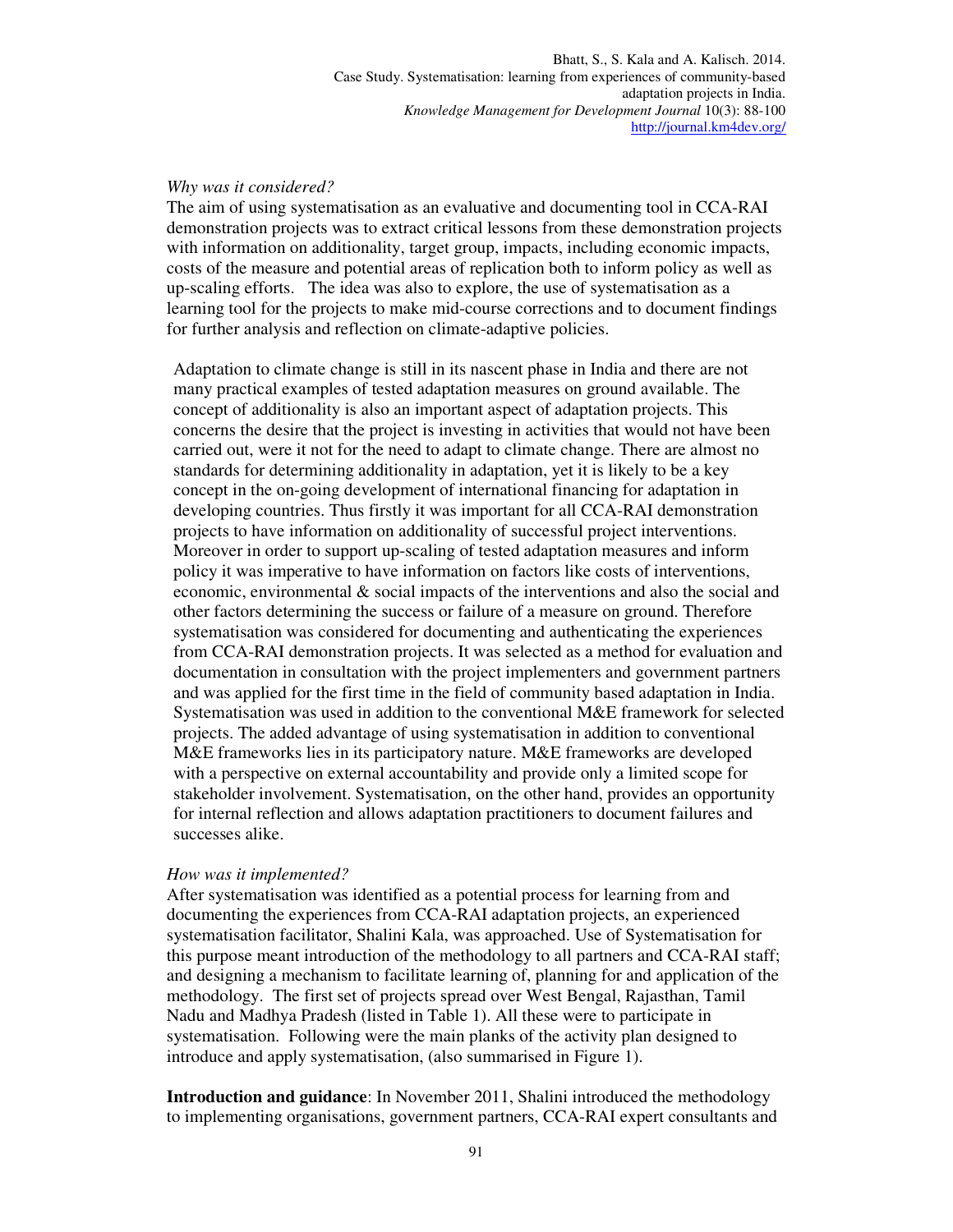staff - the key actors involved in testing of adaptation interventions. This was followed by **training** of GIZ expert consultants to act as **systematisation facilitators** in planning, onsite and post systematisation support for the projects. A few months prior to the actual systematisation exercise, facilitators held an **orientation workshop** to introduce the concept to the implementing organisations for their respective projects.

**Facilitation**: After an initial specialised training, facilitators were the key focal points on application of systematisation for implementing organisations with advice and mentoring from Shalini throughout the period. Implementing organisations were to be supported by facilitators and GIZ. Each systematisation exercise was carried out by members of the implementation team. The teams included administrative, technical, field and GIZ staff. The **planning** of systematisation exercises started with the definition of a research question for the exercise, the so-called **systematisation question**. Under the supervision of the facilitator, the team spent **seven to ten** days in the project sites to find answers to the systematisation question through various field research tools including primary data collection and secondary data review. Due to the participatory nature of systematisation, Participatory Rural Appraisal (PRA) was most commonly used to gather the relevant data.

**Experience sharing**: Sharing of lessons on planning and use of systematisation to assess project activities was encouraged on an on-going basis with specific workshop sessions planned – one, a few months before the start of first round of systematisation and another one, after all pilot organisations had applied systematisation once. In April 2013 a workshop on sharing learning from systematisation was held in Kolkata. Implementing partners that have already applied systematisation in their projects presented their results in the form of different **knowledge products** like short **documentary films** on successful interventions, **testimonials** from project beneficiaries on the impact the project has had on their lives, detailed **case studies** of beneficiaries, **posters** and **presentations.** Others that had not yet gone through the process got a chance to talk about the challenges and opportunities of systematisation.



**Figure 1: Process to enable implementation of systematisation**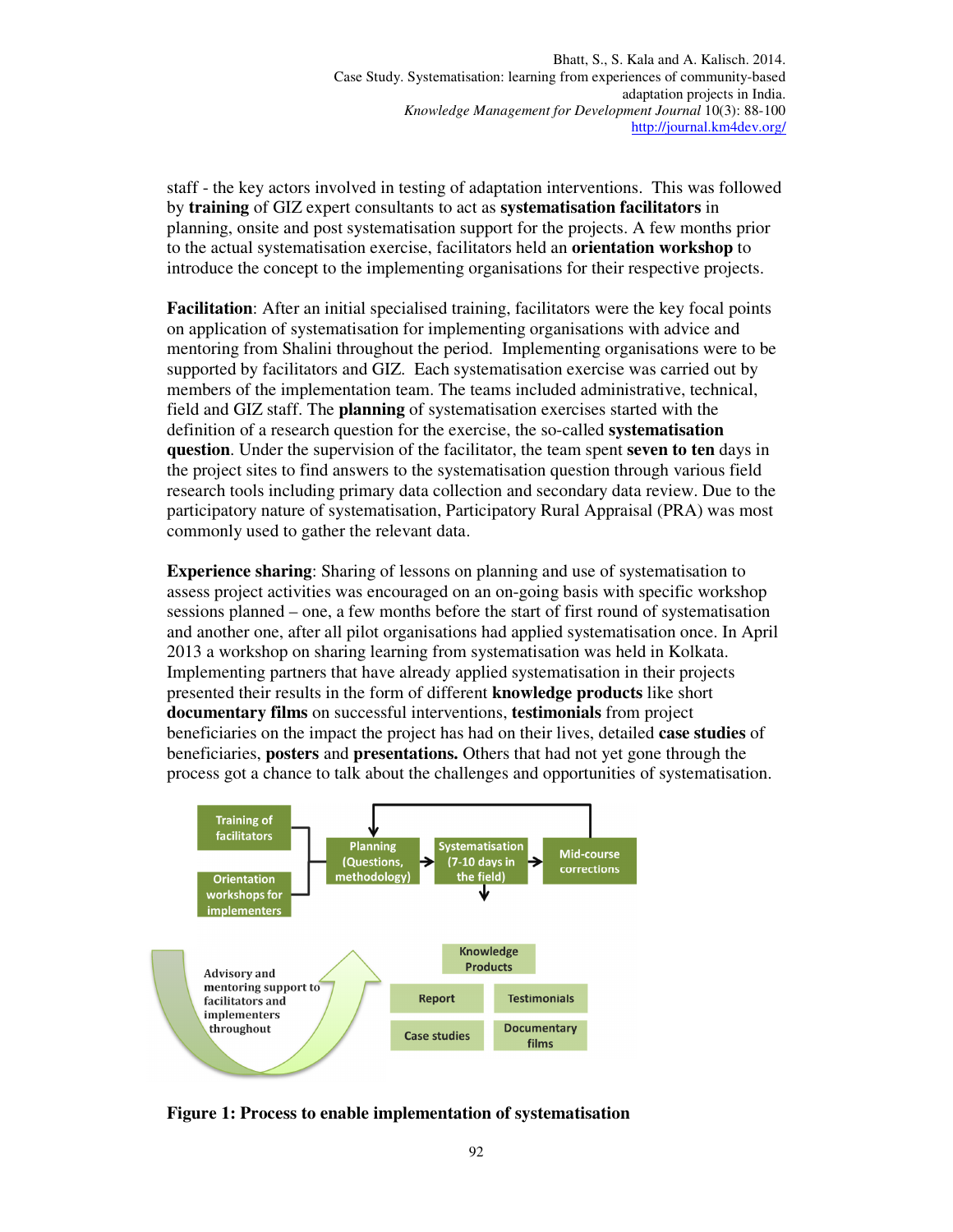| S             | Title of the project and<br>duration                                                                | <b>Local Implementation</b><br>partner and state                                                        | <b>Systematisation question</b>                                                                                                                                                                                                                                                                                                                                    |
|---------------|-----------------------------------------------------------------------------------------------------|---------------------------------------------------------------------------------------------------------|--------------------------------------------------------------------------------------------------------------------------------------------------------------------------------------------------------------------------------------------------------------------------------------------------------------------------------------------------------------------|
| n<br>$\bf{0}$ |                                                                                                     |                                                                                                         |                                                                                                                                                                                                                                                                                                                                                                    |
| $\mathbf{1}$  | Eco-restoration and<br>institution strengthening                                                    | Foundation for ecological<br>society (FES), Mandla<br>Madhya Pradesh                                    | Do the socio-technical interventions for<br>agriculture and eco-restoration help enhancing<br>the adaptive capacities of the tribal<br>communities? To what extent strengthening of<br>the village institutions contributes to the<br>same?                                                                                                                        |
|               | 2 Integrated mangrove<br>fishery farming systems                                                    | M.S.Swaminathan<br><b>Research Foundation</b><br>Chennai, Tamil Nadu                                    | To what extent IMFFS strengthens<br>$\overline{a}$<br>adaptive capacities of the vulnerable<br>coastal communities?<br>What are the enabling factors that foster<br>active participation of women in different<br>stages of IMFFS and how have the women<br>benefitted?<br>How earlier experience can be used to<br>evolve guiding principles for other<br>models? |
| 3             | Rain Water harvesting<br>and agro- forestry                                                         | Dhan Foundation,<br>Madurai, Tamil Nadu                                                                 | How does creation and strengthening of farm<br>resource base build adaptive capacities of<br>small and marginal rain-fed farmers to cope up<br>with climate change induced risks?<br>Documentary film <sup>3</sup>                                                                                                                                                 |
|               | 4 Livelihood diversification<br>through integrated<br>production systems                            | Development Research<br>Communication and<br><b>Services Centre</b><br>(DRCSC), Kolkata, West<br>Bengal | Does integrated farming system help to<br>increase the adaptive capacity of community?<br>If yes, then how?<br>Documentary film <sup>4</sup>                                                                                                                                                                                                                       |
| 5             | Building livelihood<br>resilience and disaster<br>preparedness                                      | West Bengal University<br>of Animal & Fishery<br>Sciences & WWF,<br>Kolkata, West Bengal                | Whether the interventions are able to enhance<br>the adaptive capacity of the people $\&$ reduce<br>the sensitivity in the project area? If yes, to<br>what extent and how to scale up?                                                                                                                                                                            |
| 6             | <b>Livestock Adaptation</b><br>under climate change<br>scenario in Semi-Arid<br>region of Rajasthan | <b>Action For Food</b><br>Production (AFPRO),<br>Udaipur, Rajasthan                                     | Do identified technical interventions for<br>pasture management increase adaptive<br>capacities of marginalized farmers in semi-<br>arid conditions and if so, in what $way(s)$ ?                                                                                                                                                                                  |

### **Table 1: Demonstration projects that carried out systematisation**

## **Results**

### **Learning at project level**

Systematisation was used for a total of six demonstration projects under CCA-RAI (Table 1). The overall of consensus of the implementing NGOs, systematisation facilitators and GIZ staff was that systematisation has contributed to **capacity development** of NGOs carrying out local adaptation projects. Systematisation has also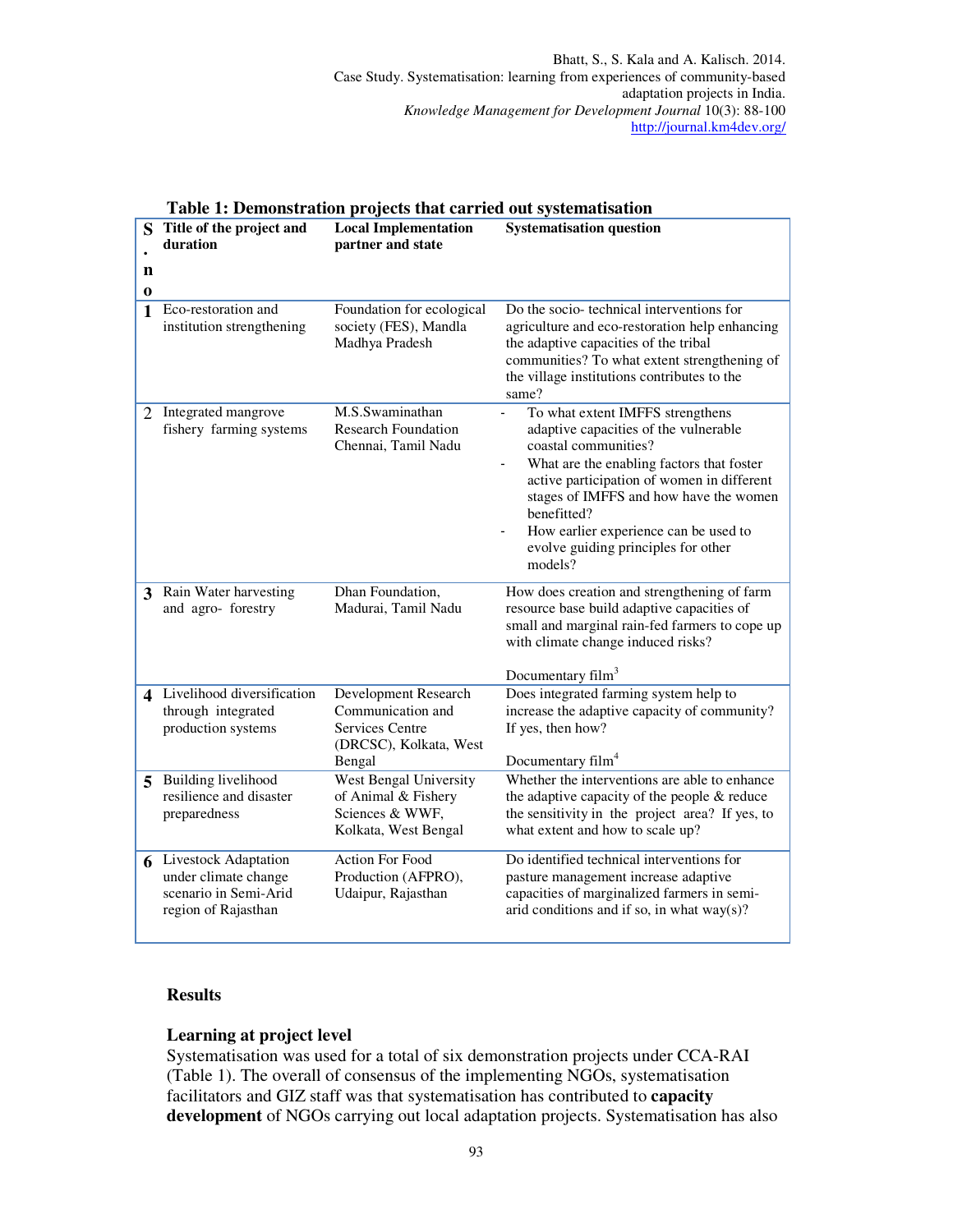helped to create a **common understanding** of the projects' activities and their link to adaptation among stakeholders and project implementers. Furthermore, the process provided useful lessons for **mid-term corrections** of project activities. Finally, a wealth of knowledge on best practices of adaptation was documented through systematisation. An example of one of the projects that applied systematisation is given below:

The districts of Maldah and Murshidabad in West Bengal belong to the most severely flood affected areas in India. Rainfed agriculture remains the people's primary occupation in these districts. Due to changes in precipitation patterns and temperature increases, agricultural yields are going down. An earlier onset of the summer monsoon results in water logged conditions that hamper especially the growth of Jute in July and complicate its harvest in August. Climate data analysis shows that the duration of high temperature periods in summer is increasing which leads to lower yields of late-sown paddy. Wheat and potatoes, the most important winter crops (*Rabi* season), mainly suffer from increasing temperatures and decreasing rainfall in the winter months.

The project implemented by GIZ and NGO (Development Research Communication and Service Centre) DRCSC responds to these problems by diversifying and thereby ensuring the livelihoods of rural communities. The overall objective of the climate change adaptation project is to diversify livelihoods through the introduction of a number of new practices. This will eventually help in reducing the communities' vulnerability to climatic variability and making them more resilient in the event of climatic extremes.

A systematisation exercise carried out by DRCSC staff along with an experienced facilitator was carried out in three DRCSC project villages in September 2012. The question under investigation was 'Whether the interventions are able to enhance the adaptive capacity of the people & reduce the sensitivity in the project area? If yes, to what extent and how to scale up?' the tools used to investigate this question were PRA tools, Questionnaire, checklist, case study, interviews and focus group discussions and individual discussions with beneficiaries.

The systematisation team not only collected quantitative information on the extent of the uptake of new agricultural practices and livelihood opportunities but also found that beneficiary farmers perceived that their climate-related risks had reduced due to livelihood diversification measures. Some project participants have already started earning an extra income by selling excess vegetables that they started producing using new crop varieties and recently introduced production methods. Moreover, farmers believe that the introduction of new crop varieties will help them to decrease their dependency on seed dealers in the long run. New livelihood opportunities such as the construction of nutrition gardens has led to a reduced dependency of women, a higher self-esteem of women as well as an increase in their social recognition.

Apart from assessing the magnitude of change and its reasons, the systematisation exercise also allowed DRCSC field staff to increase their communication with stakeholders and decision makers. This provided an opportunity to all participants to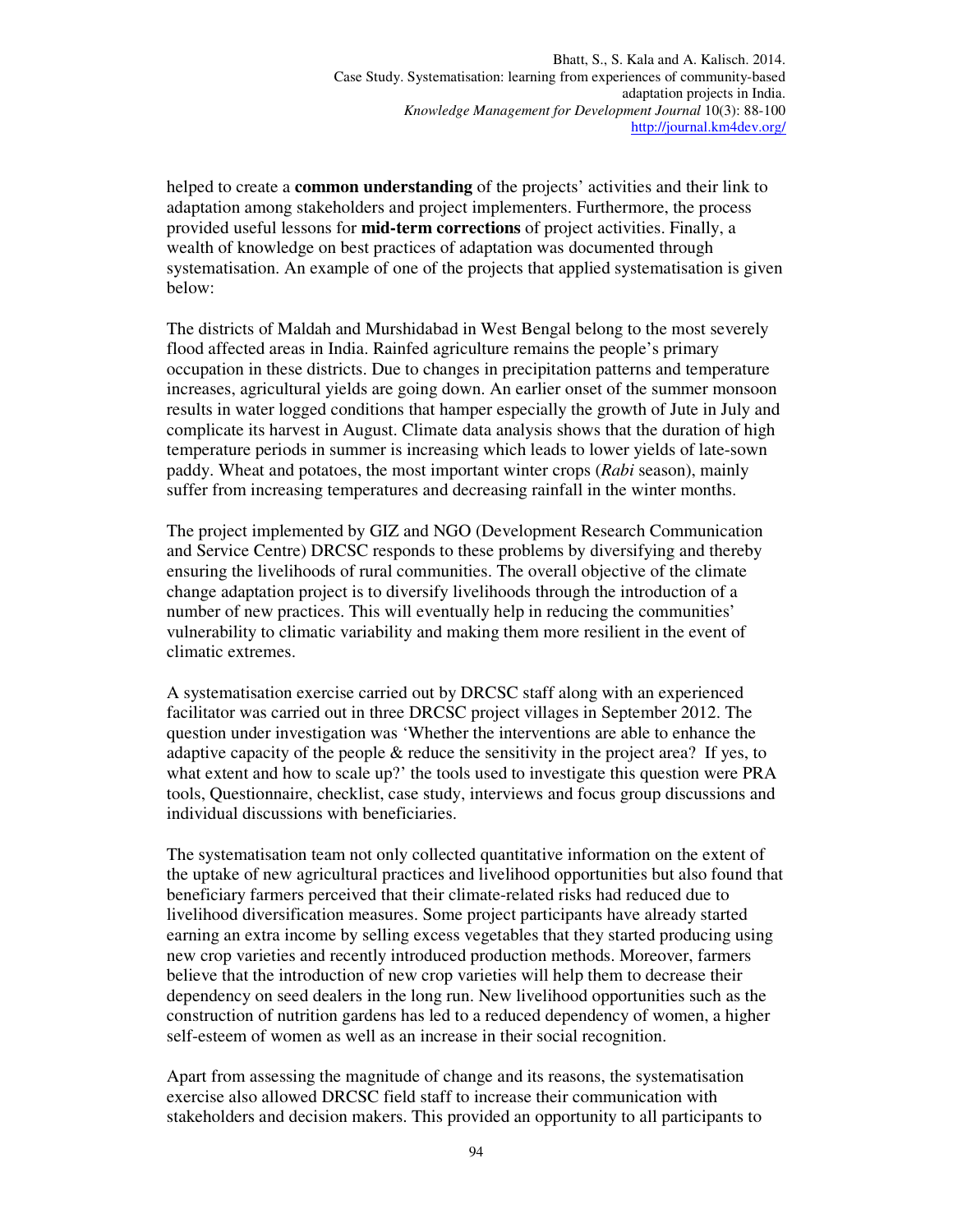reflect on their work and come up with key suggestions with respect to future successes of the project.

The main knowledge products that were produced from this project were a film<sup>5</sup> illustrating successful adaptation measure and showcasing the systematisation exercise for the project, poster showcasing successful measures in local language, report in English and local language and flyers with information on details of costs and impacts of successful interventions.

### **Learnings at GIZ/programme level**

The method was successful in creating evidence about how different activities under the projects contributed in building adaptive capacities of the communities and the overall impact of the projects in the intervention areas. In some cases the method also helped in increasing the visibility of the project with local government administrators.

Furthermore, the method proved to be beneficial for making mid-course corrections. The NGOs found the method very useful and showed interest in taking it up in other development projects as well. It also helped the team to acquire a common understanding of the project's objectives and its contribution to climate change adaptation. The process also helped in building the writing and research capacities of the systematisation team. The detailed learning is given below

### *What worked*

- **Introducing systematisation early in project life:** It was interesting how learning about systematisation at a time when teams were finalizing their project proposal impacted the project and its strategy; and, in retrospect, had important implications for project management. Systematisation forced teams to clarify the project intent and come to a common understanding about it. This was most evident when teams were trying to come up with the question that they would most like to study at midterm. Several exchanges within the implementation team, with or without the facilitator, and with CCA-RAI were time consuming but in the end acknowledged as helpful in bringing everyone on the same page and working out the project strategy. This in turn helped teams ability to manage and speed-up pilot activities individually as well collectively. Comparing M&E and systematisation supported teams in focusing on monitoring and assessment to benefit the project.
- **Interest in the methodology**: Given that none of those involved with the pilots knew much about systematisation, the tremendous interest among implementing teams and at the organizational level was crucial to the support needed in applying something new. For instance apart from the orientation in Chidambaram, which several MSSRF staff unrelated to the pilot attended, they organized an additional one-day session for its entire program staff.
- **Investments in improving partner understanding of the methodology**: CCA-RAI supported an intensive process for partners to fully grasp the concept and process of systematisation. Apart from the introductory workshop in Nov 2011, field –level orientation was organized at each partner location - in case of DHAN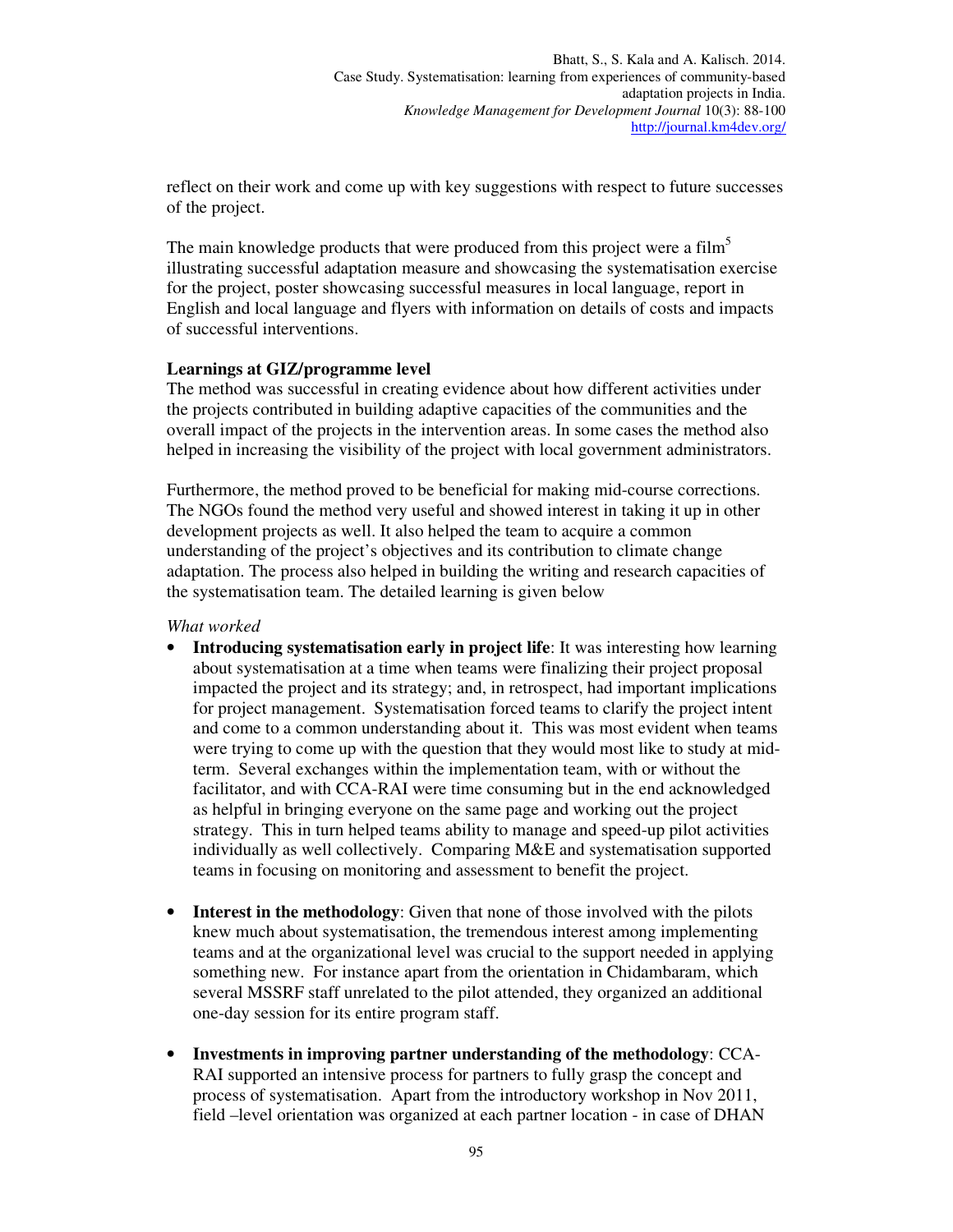and FES this was done twice. Numerous exchanges over email and face-to-face with facilitators added to this effort.

- **Selecting experienced development professionals to be facilitators**: Since, systematisation is limited in its application in India, there are not a lot of experienced facilitators. CCA-RAI chose to work with some of its regular consultants with good understanding of climate change adaptation issues and realities of working with communities. They were also experienced at facilitation and capacity building. The value of seasoned facilitators became even more obvious when one such (Pushkin Phartiyal) came on board in Feb 2012 bringing with him his intellectual and practical knowledge of systematisation. This benefited both the pilot projects he supported as well as the other facilitators. Facilitators connected with implementation teams, senior management in pilot organisations and communities, supporting the process of planning and applying systematisation.
- **Facilitator trips to pilot locations**: These were greatly beneficial for facilitator's understanding of the ground reality; relationship building with pilot teams; assessing team capacity and needs; preparing the implementation team for systematisation; getting higher authorities to see how could the organization benefit from the exercise; and for the facilitator to start her/his own journey to steer the process of systematisation.
- **Experience sharing through all partner workshops, email, others**: At the level of pilot organisations and amongst facilitators on issue that they were facing, sharing helped learn from each other and built confidence in resolving common problems. And this went beyond systematisation specific issues to those related to adaptation innovations creating a lively learning/knowledge network. Pilot partners met each other along with facilitators and CCA-RAI on various occasions sometimes specifically for systematisation and sometimes otherwise. Each such opportunity helped learning, led to problem solving and nurtured the environment to apply systematisation and to improve adaptation innovations. Facilitators regularly shared amongst themselves and with their respective pilot project teams.
- For the key players, **systematisation helped** learning, ability to make mid-course corrections, documentation, capacity building, team bonding, better connect with community and other stakeholders, and highlighting partner efforts at connecting with government initiatives. See section on 'Feedback from stakeholders' for more on this.

### *What was challenging*

**Introducing systematisation early in project life:** This was quite a challenge in the beginning as pilot partners were still finalizing concept notes and implementation team members hadn't fully internalized pilot intent, conceptually and operationally. In the struggle to identify and formulate the question for systematisation exercise planned for an year later, this became critical. And pushed teams to clarify and come to a common understanding about the pilot.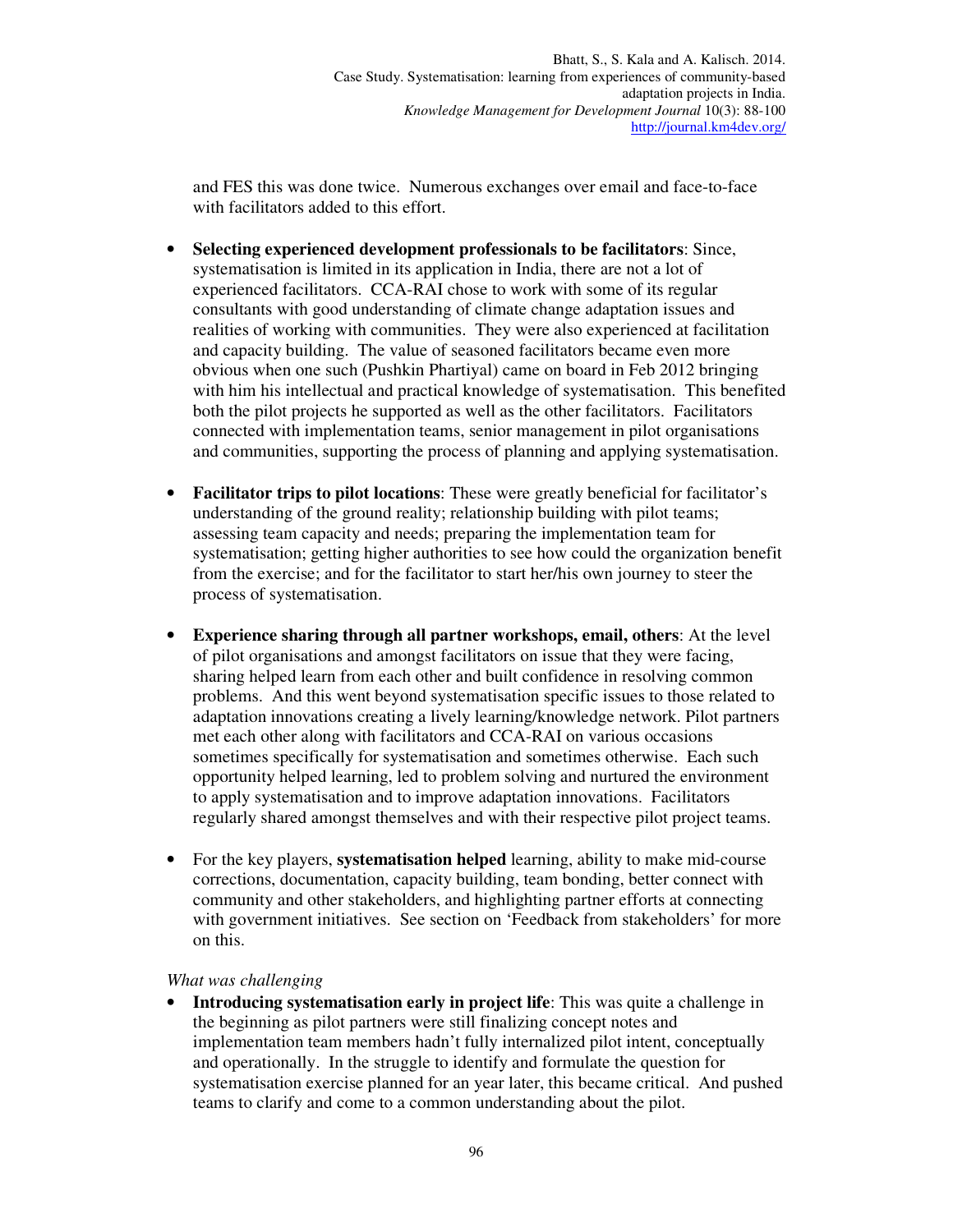- Systematisation was new to the **CCA-RAI, GIZ team** too that was managing the climate change adaptation interventions. The team had to become familiar with the methodology, relate it to adaptation, and then support implementation partners in preparing and implementing systematisation. However, the benefits reflected in both project design-implementation-delivery of the selected interventions and in informing governance for climate change adaptation in the country.
- **Building confidence to apply systematisation without prior experience**: There was a lot of apprehension among teams but the facilitators played a key role in supporting them with mentoring and advice in planning, implementation and at times even logistics.
- **Identifying the key question**: Teams struggled with this, but this it is not unexpected. Most teams when they first systematize face this issue; it was heightened in this case as pilot partners started to grapple with this right at the start of pilots. Continuous consultation among team leads, facilitators and CCA-RAI helped formulate suitable questions.
- **Fixing a time for the exercise**: In general, this has not been easy. And facilitators worked hard with pilot organizations to freeze dates, which kept changing for various reasons. This resulted in delay in almost all exercises.
- **No common language between facilitator and systematisation team**: This was most apparent in case of DHAN project where field team was most comfortable in Tamil. The facilitator's ability to support them was restricted to some extent. This reflected in all activities related to systematisation - orientation, capacity building, planning and implementation. Facilitators worked with team lead to provide extra inputs.
- **Staff turnover and ensuring availability of all team members during the on-site exercise**: While staff turnover is not unusual, because systematisation was a new methodology for most and the pilots are short-duration, this became particularly detrimental for planning and implementation of systematisation. In cases where implementing staff was not available fully during systematisation, this problem worsened.

### *Unexpected outcomes*

Outcomes such as capacity building and improved connections amongst stakeholders is not unexpected but was a little surprising for systematisation teams as this was their first exposure to the methodology and its outcome beyond documentation. The most pleasant surprise was an effortless network building of all pilot organisations, partners and facilitators around the issue of climate change adaptation. Some such unexpected outcomes are highlighted below.

• **Learning/knowledge network on climate change adaptation**: The common task of systematizing experience brought together institutions working across various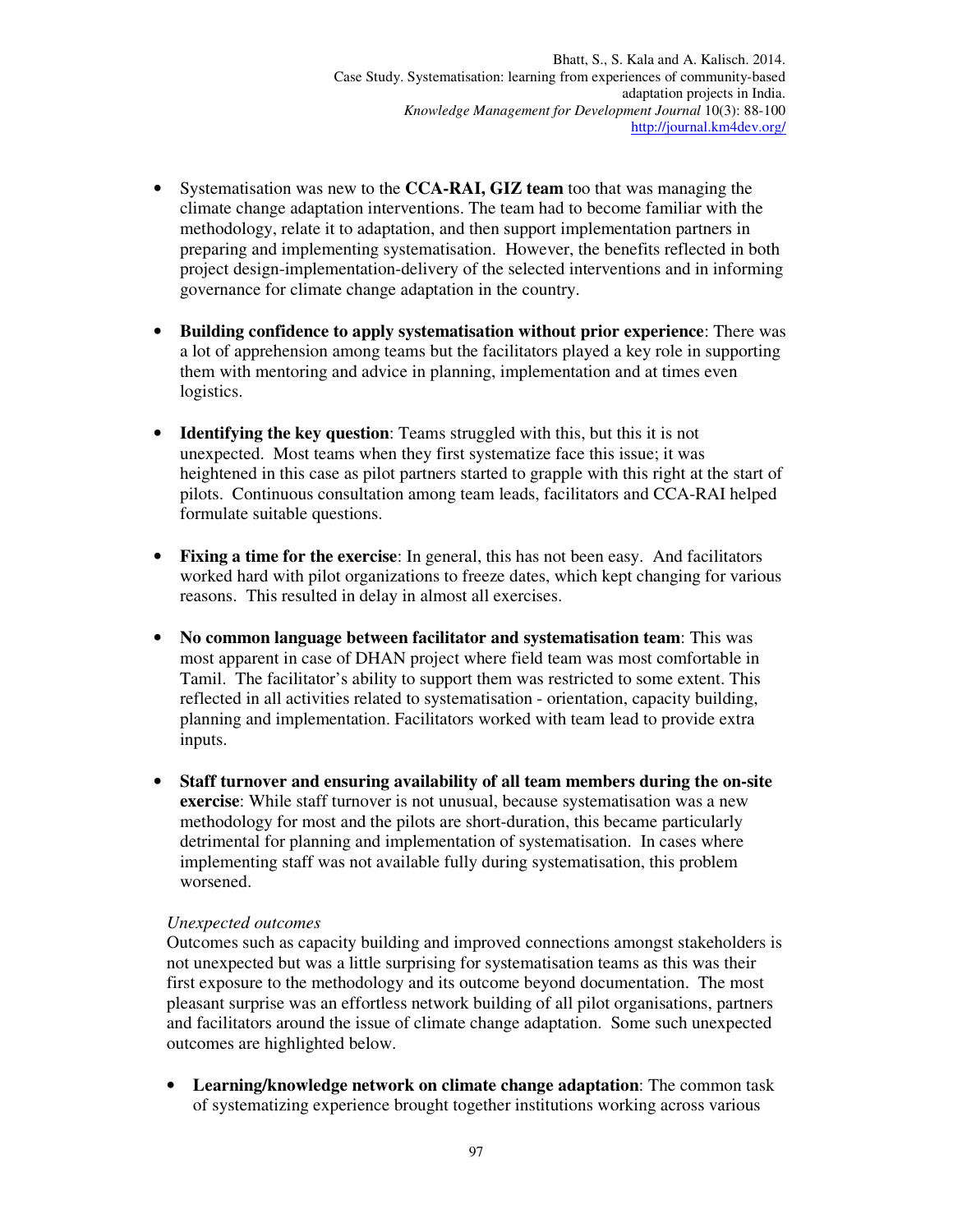parts of India on climate change adaptation. Meeting collectively to work on systematizing experiences offered the chance to discuss this common area of interest and share learning.

- **Clarifying project intent and strategy**: This was probably not something that anybody had particularly thought about at the start of this journey in 2011. However, over time it became increasingly evident to the teams, facilitators and other involved that systematisation, because it was introduced at the start of the pilots had helped this process.
- **Capacity building**: Teams felt improvement in analytical, field research, writing and management skills.
- **Bonding within the implementation team and with key stakeholders**: As a result of planning and implementation of systematisation, teams shared how connections amongst team members and with community and government partners had improved.

## *Use of knowledge products*

The systematisation exercises resulted in production of a range of knowledge products from all projects. Some of the examples of knowledge products that were produced are short documentary films capturing the systematisation process as well as the adaptation learning from the project, policy briefs on certain interventions, posters, flyers and leaflets in local language for illustrating the measures. The knowledge products helped the implementers and GIZ alike in showcasing the learnings around adaptation to different stakeholders including policy makers, local administrators, national and international agencies, as well as donors. The implementers were also able to showcase their successful measures to local level government bodies in their areas and advocate for possible sources of funding from government schemes to replicate and continue with the measures in their area. CCA-RAI will also further use the knowledge products for further informing the state departments, National ministries, and other national and International adaptation practitioners about the successful adaptation interventions.

### **Conclusion**

The foremost benefit of applying systematisation for GIZ and CCA-RAI team was that framing the systematisation question with a direct linkage to adaptation at the beginning of project implementation helped in establishing the adaptation linkage of all project activities. The fact that all team members came together to brainstorm and plan the exercise also helped in designing the right question. Further, learning from the first round of systematisation helped in mid-course correction and redesign of few activities, which proved to very helpful in the overall project performance and efficiency. Finally, documentation done in the form of systematisation reports and case studies assisted in monitoring of the project activities and identifying the gaps at field level for the CCA-RAI team, which would otherwise have been challenging. This also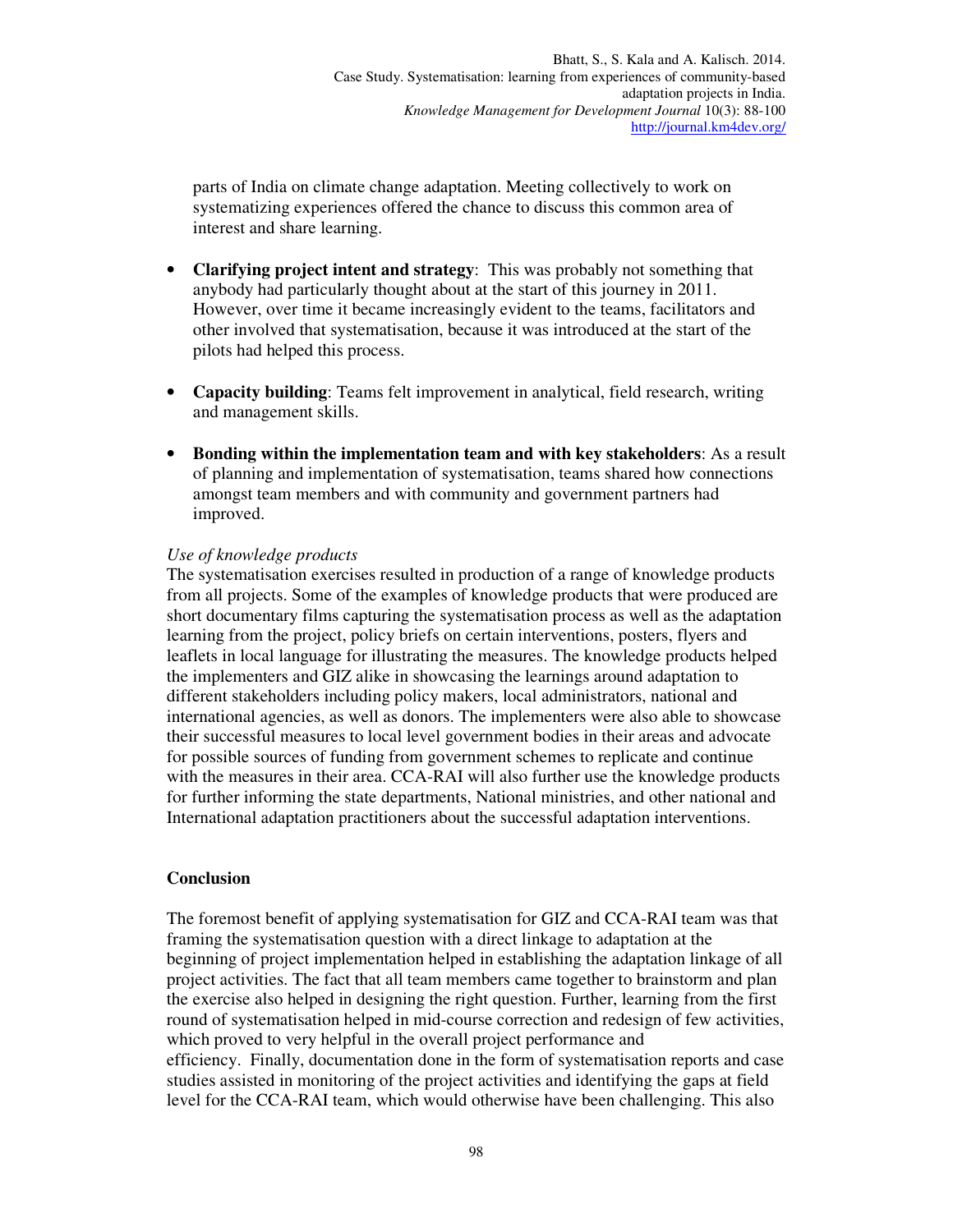helped in re-establishing the linkage of all field level activities to the overall CCA-RAIproject objective and at the same time helped in gathering evidence for change. Climate change adaptation (CCA) is a new policy issue and hence the governance mechanisms and policy instrument around CCA in India are still in the process of developing. National Action Plan on Climate Change (NAPCC) and State Action Plans on Climate Change (SAPCCs) are currently the main policy instruments together with climate- relevant provisions in sector policies and development planning. CCA-RAI is supporting action at the policy level and implementing adaptation measures on ground to inform governance in India. Systematisation supported this process by helping to document the evidence of change and in turn informing policy and governance. In most of the projects involvement of local level government officials and department at the time of the systematisation exercise helped in apprising them about the successful interventions and thus increase awareness for decision-making at the local government level (e.g. the case of Dhan<sup>6</sup>). The evidence created also helped in advocacy work at both local and state level and will continue to do so. Establishing clear linkages with CCA and gathering evidence also supported local implementation partners in preparing proposals for external adaptation finance like the Adaptation Fund Board.<sup>7</sup>

### **References**

Selener, D., Zapata, G. & Purdy, C. (1996): Documenting, evaluating and learning from development projects: a participatory systematisation workbook. International Institute for Rural Reconstruction, IIRR, The Philippines.

Chavez-Tafur, J., Hampson, K.; Ingevall, A. & Thijssen, R. (2007): Learning from experience: A manual for organizing, analysing and documenting field based information ILEIA, Centre for Information on Low External Input and Sustainable Agriculture.

Action Aid International (2008): What is systematisation. edited by Hargreaves, S. & Morgan, M.

Kala, S. (2014): Report to GIZ – Experience with Systematization in the context of CCA-RAI pilot projects on climate change adaptation in rural India Oct. 2011-January 2014 (available on request)

Phartiyal, P. (2006) 'Systematization to Capture Project Experiences: A Guide' ENRAP Knowledge Networking for Rural Development in Asia/Pacific Region

### **About the Authors**

*Somya Bhatt* is working with Deutsche Gesellschaft für Internationale Zusammenarbeit (GIZ) as a technical expert on the Climate Change Adaptation project since October 2010. Her work is focused on areas around vulnerability assessments, community based adaptation measures, information and knowledge management and capacity development for adaptation to climate change. She holds a Bachelor's degree in Zoology honours from Delhi University and Master's degree in Environmental Studies from The Energy Resources Institute, Delhi. E-mail: Somya.bhatt@giz.de